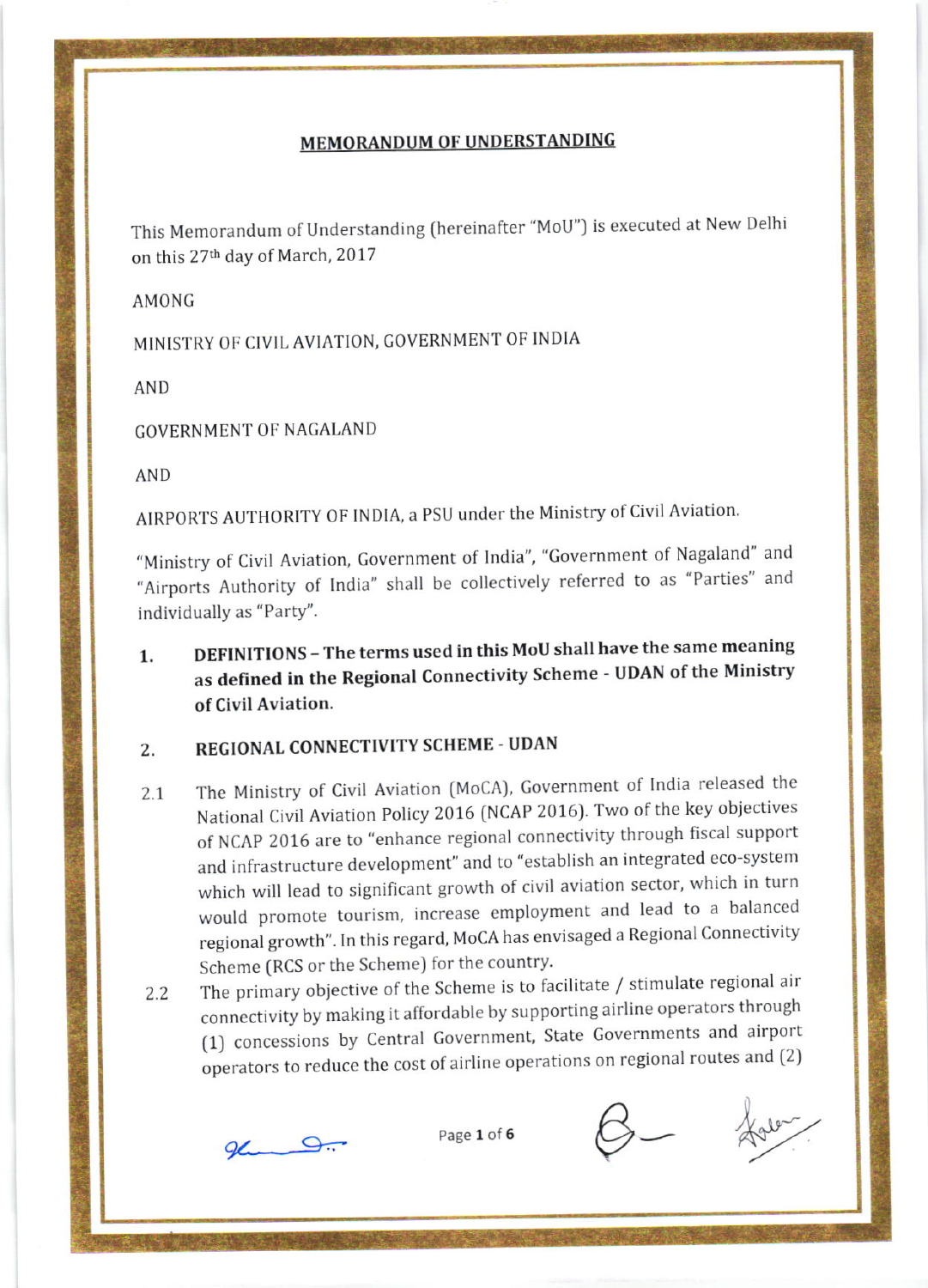financial (viability Gap Funding or VGF) support to meet the gap, if any, between the cost of airline operations and expected revenues on such routes.

- 2.3 As provided in the NCAP 2016, payment of VGF will be made by the lmplementing Agency to the beneficiaries i.e. Selected Airline Operators from the Regional Connectivity Fund (RCF) and the State Governments shall be asked to reimburse the applicable share.
- 2.4 The Scheme envisages a critical role to be played by the State Governments in terms of granting concessions and reimbursing its applicable share of VGF.
- 2.5 The Scheme shall be made operational only in States and at airports/heliports (irrespective of ownership by AAl / State Governments / private entities / Ministry of Defence, Government of India) which demonstrate their commitment and support to regional air transport operations by providing concessions as required under the Scheme.
- 2.6 Responsibility for collection and disbursement of funds under the Scheme, managing the process of seeking reimbursements from State Government for their share ofVGF and crediting reimbursement proceeds to RCF will lie with the lmplementing Agency.

NOW THEREFORE THIS MOU WITNESSETH AS UNDER:

## 3. OBJECTIVE OF MoU

- 3.1 All the Parties would make efforts and assist in promoting the Scheme and making it successful.
- 3.2 The Parties would ensure their commitment and support to regional air transport operations by providing concessions as required under the RCS - UDAN.
- 3.3 The State Government would ensure their timely and complete commitment to VGF as required under the RCS - UDAN.
- 3.4 All the Parties would make all possible efforts in providing easy and quicker approvals for increased participation and timely commencement of operations under the Scheme.
- 3.5 The Parties would abide by the directives issued by MoCA from time to time in respect of the Scheme.
- 3.6 The Parties shall carry out their respective obligations under the MOU in good faith.
- This MOU lists the areas of co-operation and commitment / support of the Parties with regards to the enhancement of regional air connectivity as per the RCS - UDAN. 3.7

 $AC$ 

Page 2 of 6  $\omega$